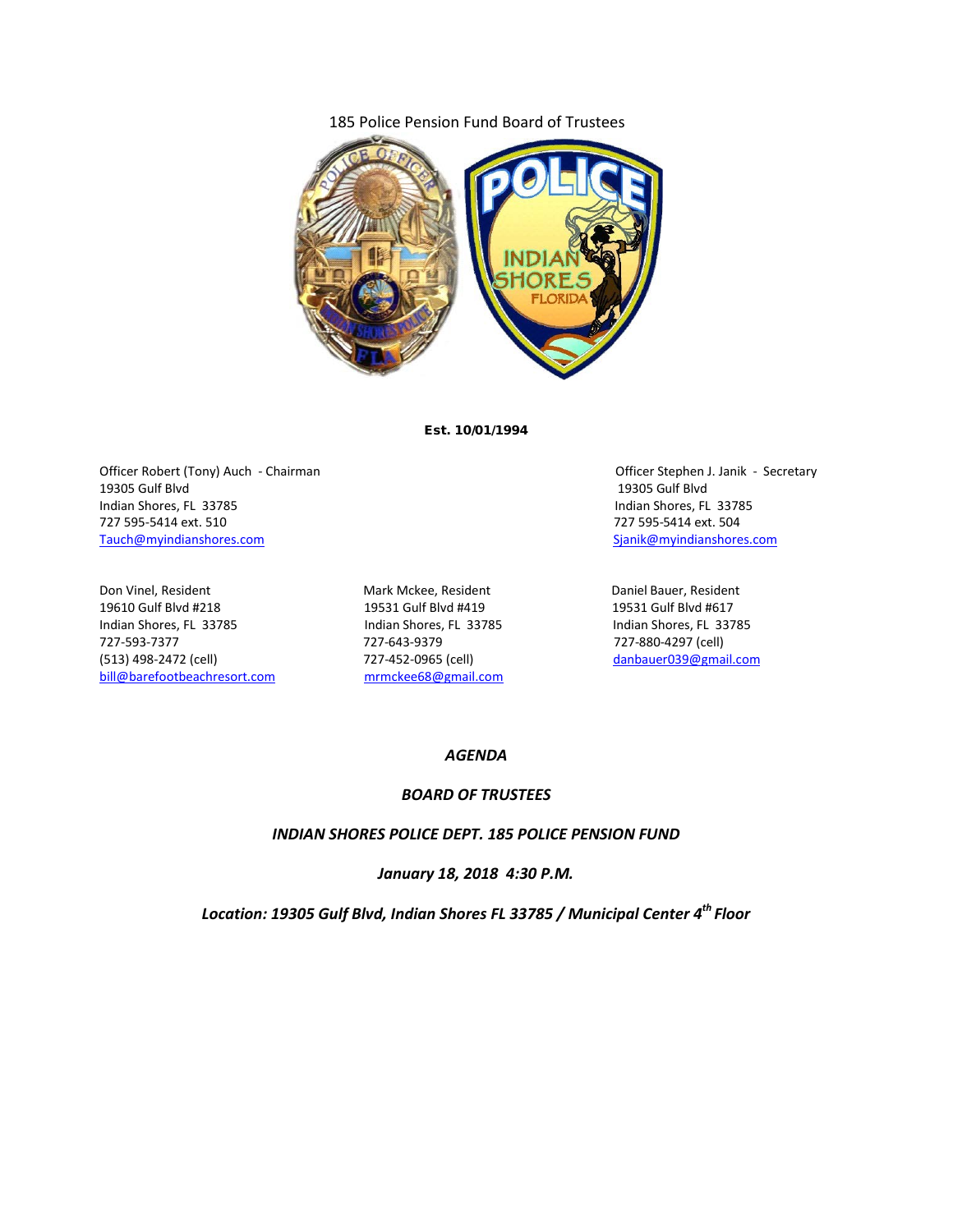# **Call to Order** – Chairman Robert (Tony ) Auch

Time: 4:30 pm

**Board of Trustees Roll Call:** Secretary Stephen Janik

**Approval of Meeting Agenda:** Board of Trustees

Motion made by:  $2^{nd}$  by Approved:

**Comments from the Public on any Agenda Items:** (3 minutes maximum)

**Approval of Prior Meeting's Minutes:** Board of Trustees –November 2017

Motion by  $2^{nd}$  by Approved:

**Old Business Discussion:** Retired Officer Joe Ferro received his retirement from the Indian Shores Pension Plan.

Investigator John Wiseman has retired effective 7/31/17, after 15 years. John has not completed his retirement forms yet, and therefore an acturary hasn't been compiled.

Master Police Officer Shaun Griffin was officially retired on 12/16/17, after 16 years full time, and 2 years part-time (don't count towards pension).

**Review of Indian Shores Police Pension Account:** By David Kelly of Bowen, Hanes & Company Inc.

**New Business Discussion:** More new members have joined the agency full-time in 2018, and are new members to the pension, they include:

Officer Natasha Hindman – Worked with St. Petersburg Police Department for approximately one year.

Officer Justin Guillory – Worked with Gulfport Police Department for approximately one year.

Officer Matt Ehrhart – Worked with Florida Highway Patrol for approximately three years**.**

On 11-14-2017 to 11-17-2017 Major Smoak, Officer Janik, Officer Auch attended Annual Pension Trustee conference in Orlando Florida. Board needs to approve reimbursement to Communications Associates, Inc. in the amount of \$1,841.23 for the costs incurred for the training, materials, pier-diem, fuel and lodging.

Board approval to obtain a plan administrator.

Board approval re-elect Officer Janik as Board Secretary.

## **Approval of reimbursement to Communication Associates, Inc.:**

Motion by  $2^{nd}$  by Approved: